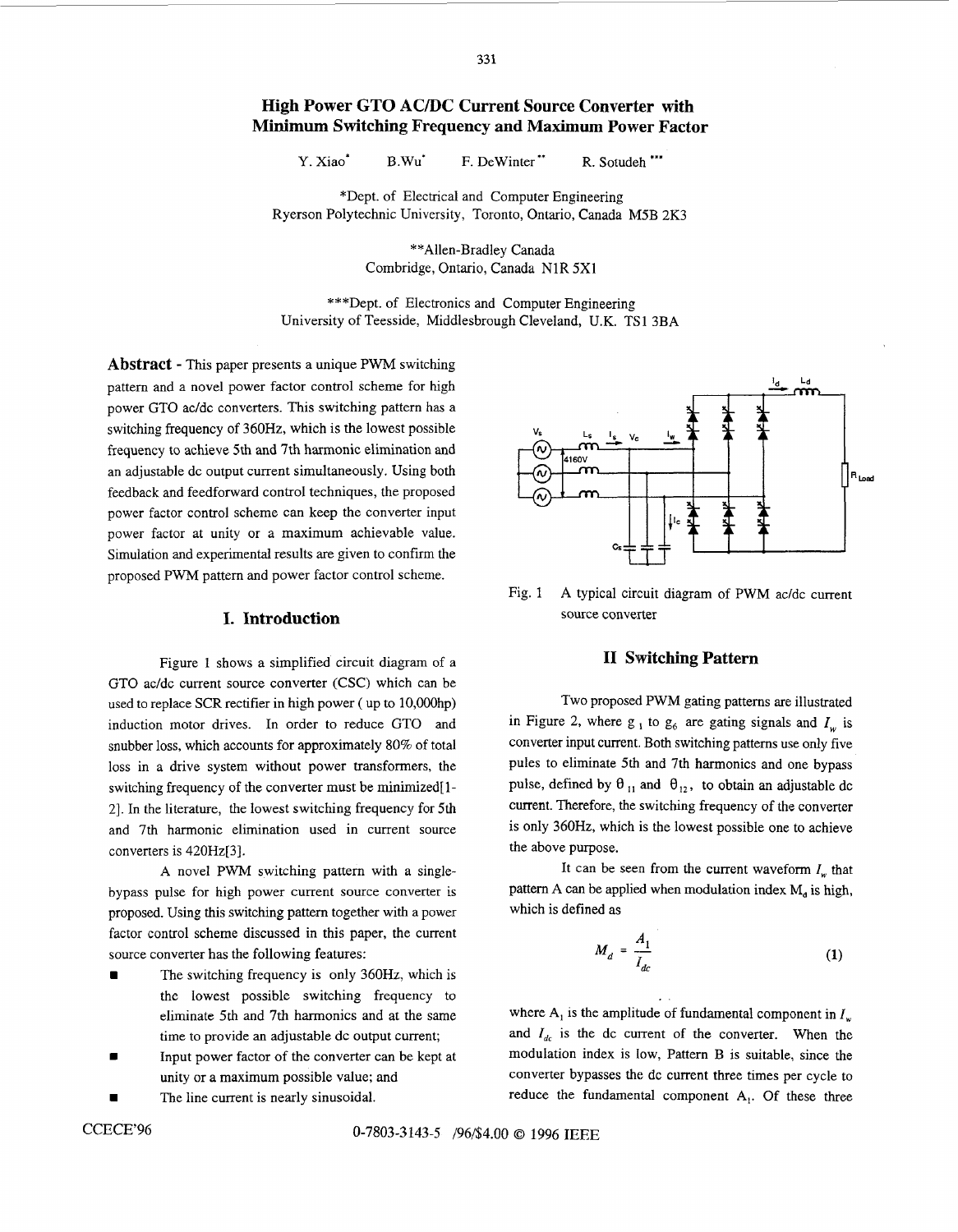bypasses, only one is produced by the bypass pulse, and the other two are achieved by overlapping gating signals ( see shaded pulses in Fig. 2.b ). This is a unique arrangement which minimizes the number of bypass pulses. As a results, a minimum switching frequency of 360Hz is obtained. For other switching patterns proposed in [3], two bypass pulses were used to achieve the same objective.



Fig. 2 PWM gating patterns and converter input current  $I_w$ 

To satisfy the criterion imposed by current source **converter that only two switches conduct at any** time, **the** 12 switching angles from  $\theta_1$  to  $\theta_{12}$  are decided by only three independent variables  $\alpha_1$ ,  $\alpha_2$  and  $\alpha_3$ , as shown in Fig. 3. The converter input current  $I_w$  can be expressed by a Fourier series:

$$
i_{w} (\omega t) = \sum_{n=1}^{\infty} A_{n} \sin(n \omega t)
$$
 (2)

where  $A_n$  is the  $n_{th}$ -order harmonic which can be calculated by



Fig.3 Definition of independent variables  $\alpha_1$ ,  $\alpha_2$  and  $\alpha_3$ 

$$
A_n = \frac{4I_{dc}}{\pi} \left( \cos(n\alpha_1) - \cos(n\alpha_2) \right)
$$
  
+ 
$$
\cos[n(\frac{\pi}{6} + \alpha_3)] - \cos[n(\frac{\pi}{3} - \alpha_2)]
$$
  
+ 
$$
\cos[n(\frac{\pi}{3} \pm \alpha_1)] - \cos[n(\frac{\pi}{2} - \alpha_3)]
$$
 (3)

To eliminate 5th and 7th harmonics, two equations can be obtained by setting  $A_5$  and  $A_7$  to be zero.

A third equation is required to obtain a desired modulation index. For a given  $M_d$ , an equation can be obtained by setting

$$
A_1 - M_d I_{dc} = 0 \tag{4}
$$

Thus, three independent variables  $\alpha_1$ ,  $\alpha_2$  and  $\alpha_3$  are obtained by solving three nonlinear equations simultaneously.

Figure 4 shows the switching angles versus modulation index  $M_d$ . It should be noted that the transition from pattern A to B is smooth. Also, the switching angle  $\theta_1$ becomes negative and  $\theta_{10}$  is larger than 180° when the modulation index  $M_d$  is lower than 0.826 at which the transition between Patterns A and B takes place. The harmonic contents in the converter input current  $I_w$  are evaluated and shown in Fig *5,* where it is indicated that the 5th and 7th harmonic components are eliminated.



Fig. 4 Switching angles versus modulation index  $M_d$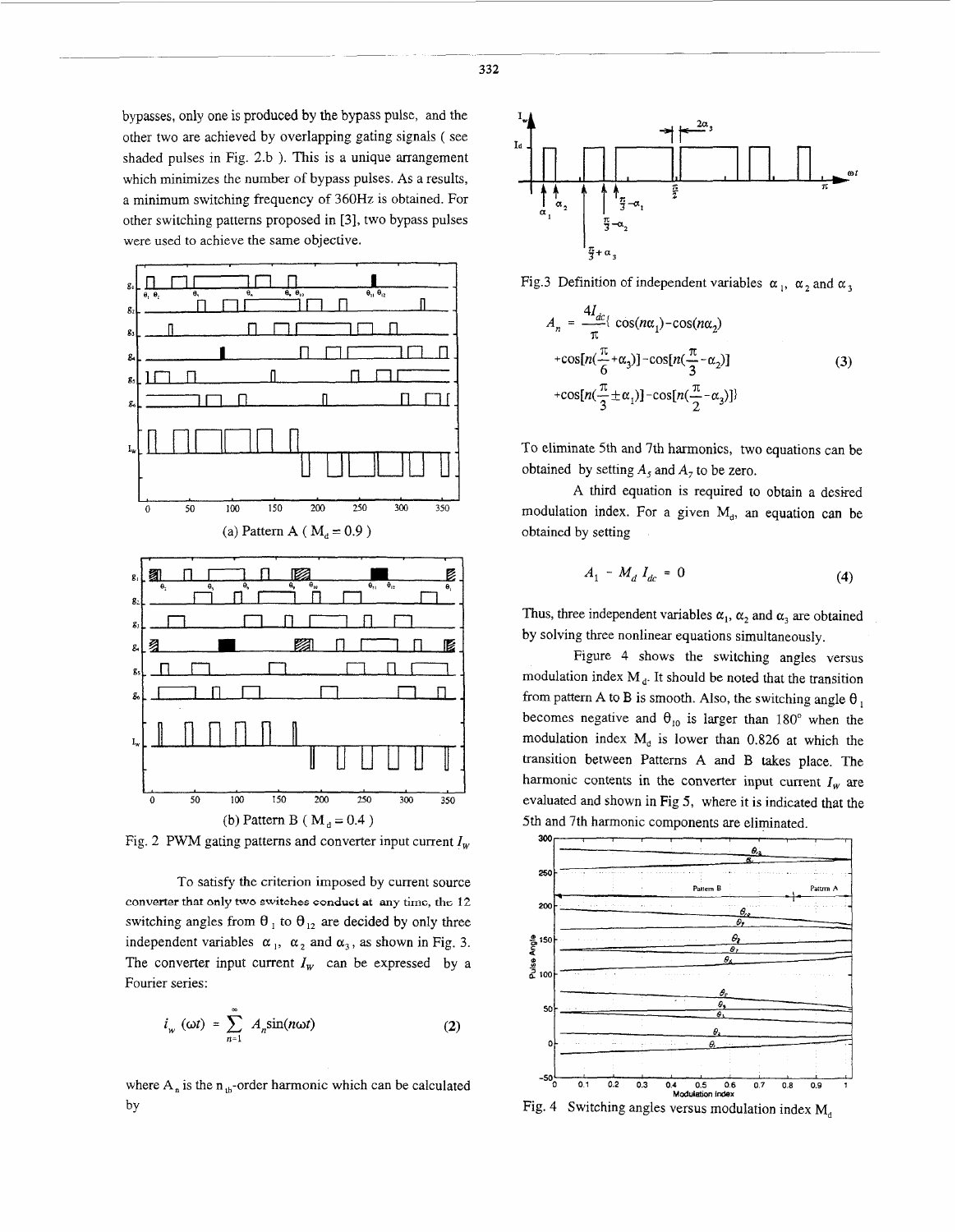

Fig. 5 Harmonic contents in converter input current  $I_w$ 

#### **111 Power Factor Control**

Figure 6 shows a phasor diagram of a current source converter. The input power factor can be controlled by introducing a delay angle between the converter input current  $I_{W}$  and voltage  $V_{C}$  [4]. When a unity power factor is achievable, the delay angle for obtaining a unity power factor can be calculated by

$$
\alpha = \sin^{-1} \frac{\omega_s C_s V_s}{M_d I_d} \tag{5}
$$

However, a unity power factor is not always achievable for the high power *CSC* because of the line filter capacitor  $C_s$  which is in a range of 0.4 to 0.7 per unit for a converter with a switching frequency of 360Hz. For example, under light load conditions, the converter input current  $I_w$  is low, and its lagging component produced by delay angle *a*  cannot compensate the leading capacitor current  $I_c$  (typically,  $I_c$ =0.4~0.7 per unit ). Under this operating condition, Eq.  $(5)$ is not valid. Unity power factor cannot be achieved either when a high dc voltage is required. Since the dc voltage is given by

$$
V_{dc} = \sqrt{1.5} M_d V_{L-L} \cos\alpha \tag{6}
$$

both modulation index  $M_d$  and  $\cos \alpha$  should be close to their maximum value to provide required dc voltage. There is no room available for *a* to be adjusted for unity power factor control.

To overcome the problems mentioned above, a novel power factor control scheme for the high power GTO ac/dc current source converter is proposed and illustrated in Fig. 7. Using both feedforward and feedback control techniques, the proposed scheme guarantees that the input power factor of the converter can be kept at its maximum possible value. When the converter operates under certain operating conditions where a unity power factor is achievable, this control scheme will automatically adjust delay angle  $\alpha$  and modulation index  $M_d$  such that Eq. (5) will be satisfied. On the other hand, if a unity power factor is not achievable, the modulation index  $M_d$  will be saturated and delay angle  $\alpha$  will be adjusted by the PI controller to produce a highest achievable power factor.

Another feature of this scheme is parameter insensitive, that is, variations in the line and load impedance or changes in the filter capacitor size will not affect the process of tracking the maximum input power factor. No parameters in the control scheme should be adjusted to accommodate such variations or changes.



Fig. 6 Phasor diagram of a converter system



Fig. 7 Proposed power factor control scheme

### **IV Simulation and Experimental Results**

One of the experimental results obtained from a laboratory GTO current source converter is shown in Fig. 8.The converter is rated at 208V, 10kVA and 60Hz with  $L_s$  = 0.1 and  $C_s$  = 0.66 per unit. It can be seen that the line current  $I_s$  is nearly sinusoidal due to the use of PWM technique and filter capacitor  $C_s$ . Figure 9 shows a set of simulated transient and steady-state waveforms of the converter system under different operating conditions. The converter is rated at 4160V; 60Hz, and 1MVA with  $L<sub>s</sub> = 0.1$ and  $C_s = 0.66$  per unit. At t = 1.0 second, the converter reaches a steady state operating point where  $I_d = I_d^* = 1.0$ ,  $V_d$  $= 0.5$ , and  $R<sub>L</sub> = 0.5$ , all in per unit. As shown in Fig. 9(d) and (e), the input power factor is unity with  $M_d = 0.819$  and  $\alpha =$ 55.17°. At  $t > 1.0$  second, the current reference  $I_d^*$  is reduced to 0.4 per unit and at the same time the load resistance  $R<sub>L</sub>$  is